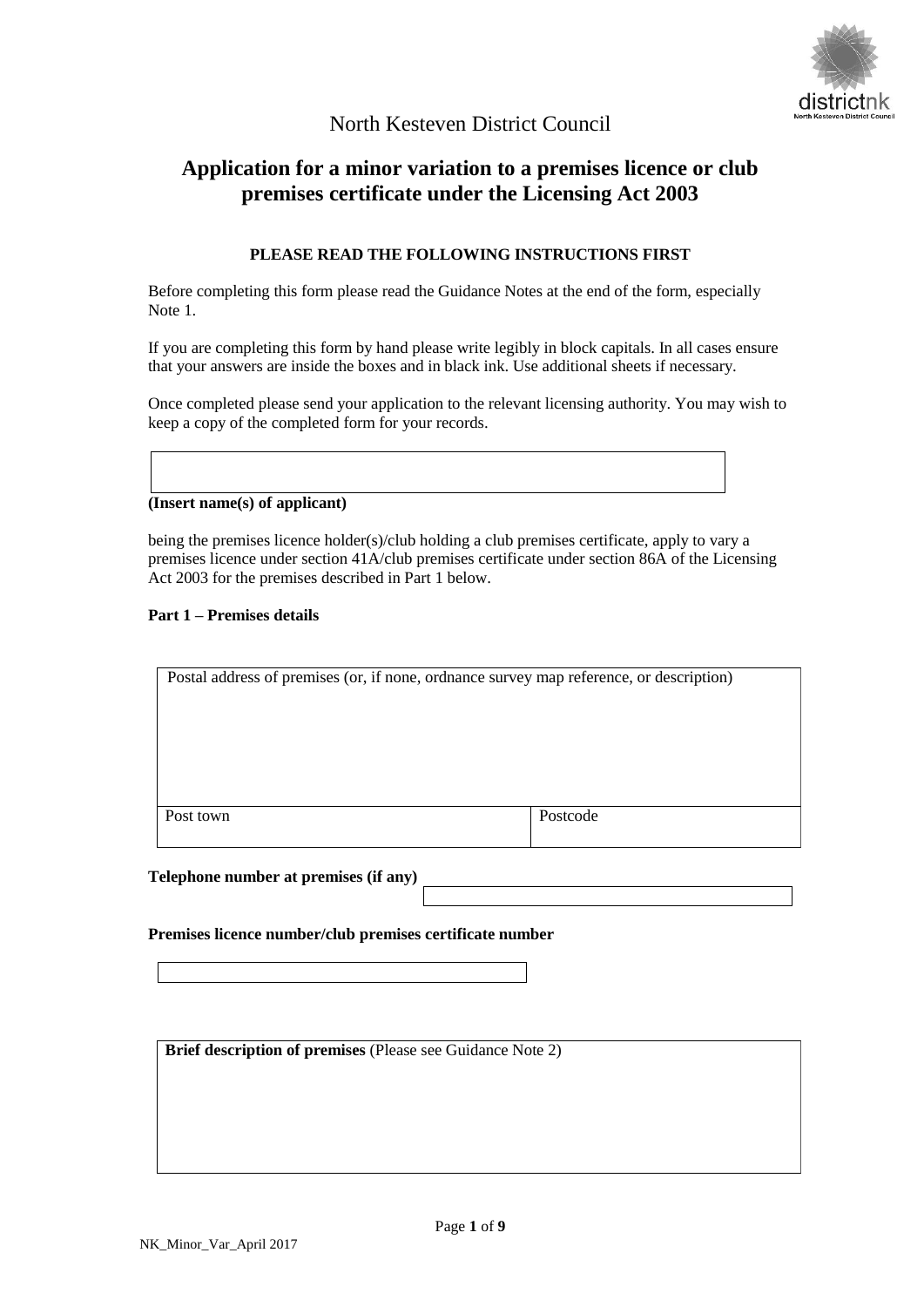# **Part 2 – Applicant Details**

I am/we are the premises licence holder/club premises certificate holder. (Please delete as appropriate)

Contact phone number in working hours (if any)

| Applicant Postal address IF DIFFERENT FROM PREMISES ADDRESS                            |          |
|----------------------------------------------------------------------------------------|----------|
|                                                                                        |          |
|                                                                                        |          |
|                                                                                        |          |
|                                                                                        |          |
|                                                                                        |          |
|                                                                                        |          |
| Post town                                                                              | Postcode |
|                                                                                        |          |
|                                                                                        |          |
|                                                                                        |          |
|                                                                                        |          |
| Please provide email address if you would prefer us to contact you by email (optional) |          |
|                                                                                        |          |
|                                                                                        |          |
|                                                                                        |          |
|                                                                                        |          |

#### **Part 3 – Proposed variation(s)**

Do you want the proposed variation to have effect as soon as possible?  $\Box$  Yes  $\Box$  No

DDMMYYYY

Please tick

If not, from what date do you want the variation to take effect?

Do you want the proposed variation to have effect in relation to the introduction of the late night levy? (Please see Guidance Note 3) Yes No

**Please describe the proposed variation(s) in detail in the box below and explain why you consider that they could not have an adverse effect on the promotion of any of the licensing objectives (See Guidance Note 1). This should include whether new or increased levels of licensable activities will be taking place indoors or outdoors (indoors may include a tent):**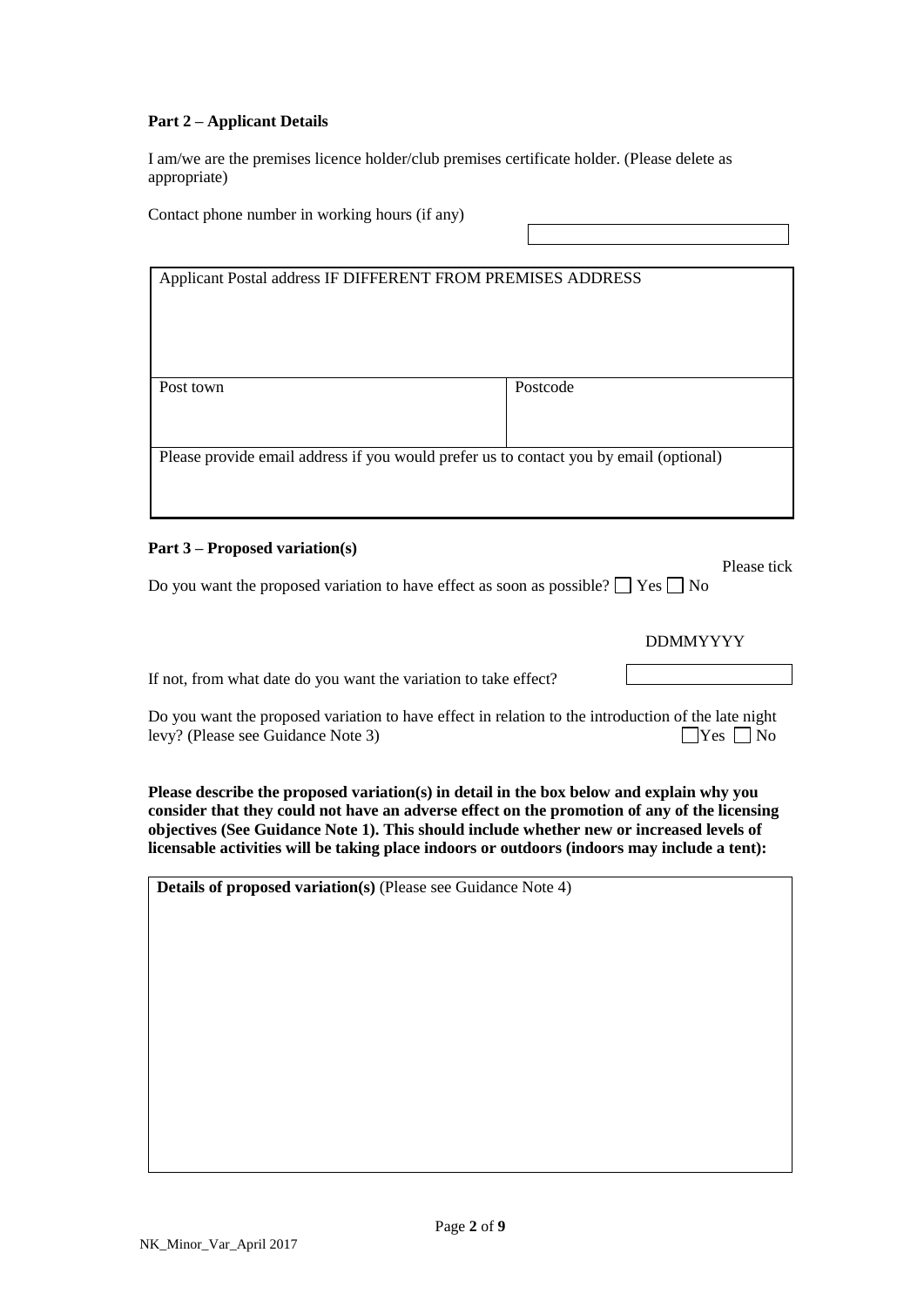**Details of proposed variation(s)** (Continued)

# **Part 4 – Operating Schedule**

Please tick those parts of the Operating Schedule which would be subject to change if this application to vary were successful.

# **Provision of regulated entertainment** (please read guidance note 5)

| Please tick all that apply                                                                                                       |  |
|----------------------------------------------------------------------------------------------------------------------------------|--|
| a. plays                                                                                                                         |  |
| b. films                                                                                                                         |  |
| c. indoor sporting events                                                                                                        |  |
| d. boxing or wrestling entertainment                                                                                             |  |
| e. live music                                                                                                                    |  |
| f. recorded music                                                                                                                |  |
| g. performances of dance<br>h. anything of a similar description to that falling within (e), (f) or $(g)$                        |  |
|                                                                                                                                  |  |
|                                                                                                                                  |  |
| <b>Provision of late night refreshment</b>                                                                                       |  |
| <b>Supply of alcohol</b>                                                                                                         |  |
| (Note that this can only relate to reducing licensed hours, or moving them without any overall<br>increase between 7am and 11pm) |  |
| Please tick to indicate you have enclosed the following:                                                                         |  |
| I have enclosed the premises licence/club premises certificate                                                                   |  |
| I have enclosed the relevant part of the premises licence/                                                                       |  |
| club premises certificate                                                                                                        |  |
| I have included a copy of the plan                                                                                               |  |
| (this is necessary if the proposed variation will affect the layout)                                                             |  |
|                                                                                                                                  |  |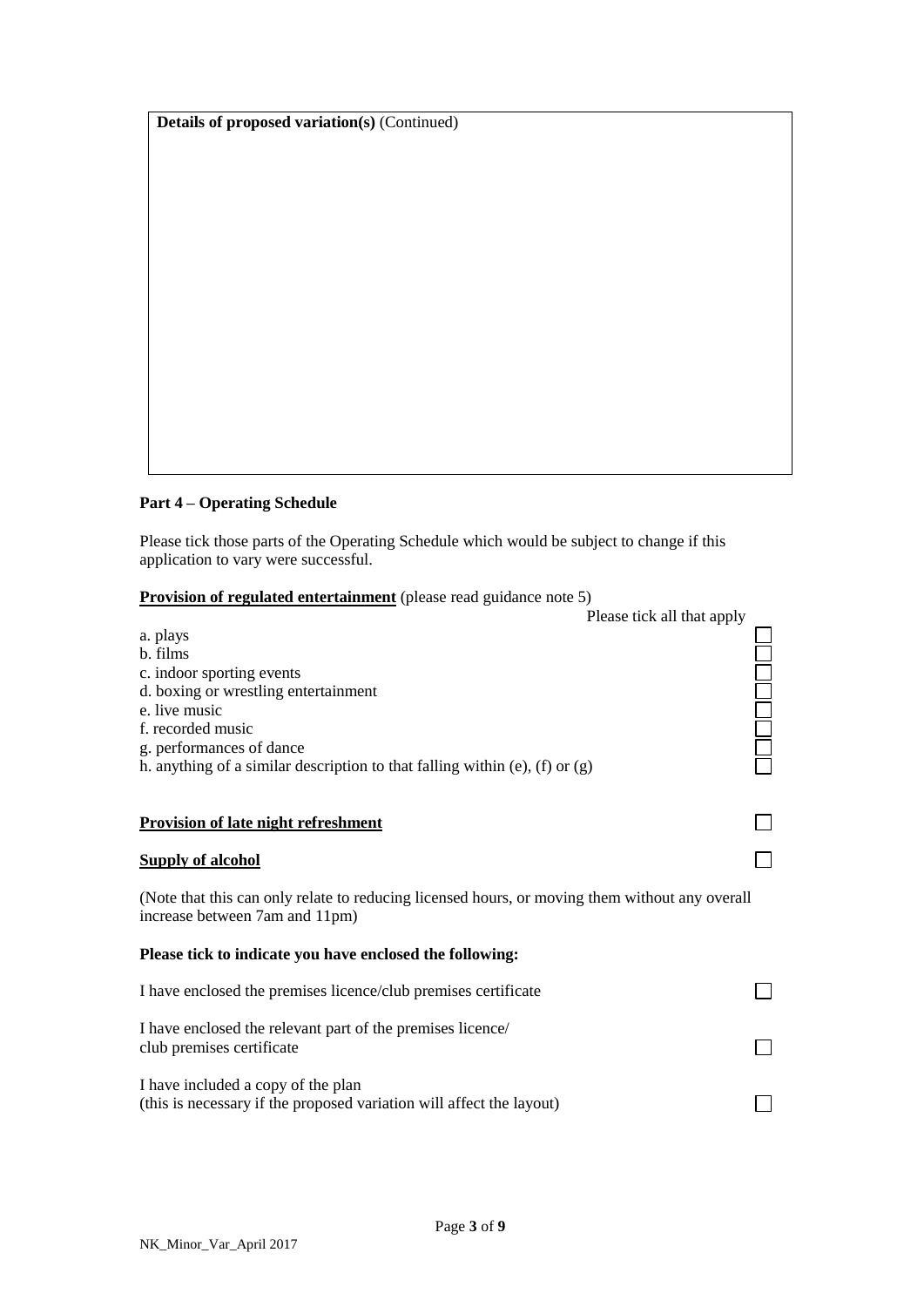If you have not ticked one of the previous three boxes, please explain why in the box below.

**Reasons why you have not enclosed the premises licence/club premises certificate or relevant parts.** 

**Any further information to support your application.** (See Guidance Note 6)

**CHECKLIST:** Please tick to indicate agreement .

| $\bullet$ | I have made or enclose payment of the fee.                                                                                                       |  |
|-----------|--------------------------------------------------------------------------------------------------------------------------------------------------|--|
| $\bullet$ | I have not made or enclosed payment of the fee because this application has been made in<br>relation to the introduction of the late night levy. |  |
| $\bullet$ | I have enclosed the plan, if appropriate, of the premises in scale [1mm to 100mm], unless<br>otherwise agreed with the licensing authority.      |  |
| $\bullet$ | I have enclosed the premises licence/club premises certificate or relevant part of it or<br>provided an explanation.                             |  |
|           | I understand that if I do not comply with the above requirements my application will be<br>rejected.                                             |  |

I understand that I must now advertise my application for a continuous period beginning on the first working day after the day on which the application was given to the relevant licensing authority and ending at the expiry of the ninth consecutive working day after that day.

# **IT IS AN OFFENCE, UNDER SECTION 158 OF THE LICENSING ACT 2003, TO MAKE A FALSE STATEMENT IN OR IN CONNECTION WITH THIS APPLICATION. THOSE WHO MAKE A FALSE STATEMENT MAY BE LIABLE ON SUMMARY CONVICTION TO A FINE OF ANY AMOUNT.**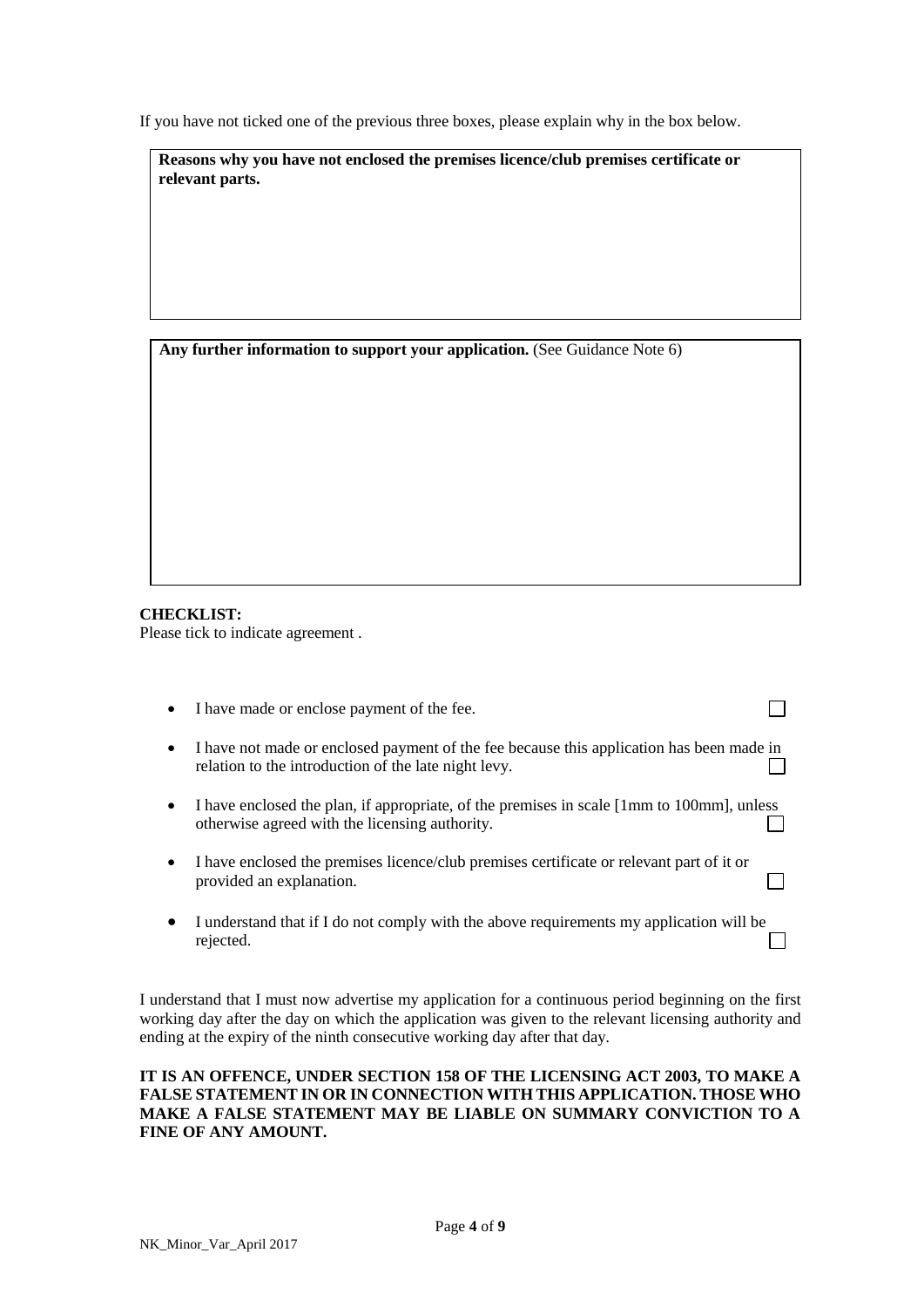#### **Part 5 – Signatures and Contact Details**

(See Guidance Note 7)

**Premises Licence**: Signature of applicant (the current premises licence holder) or applicant's solicitor or other duly authorised agent (see Guidance Note 8). If signing on behalf of the applicant, please state your name and in what capacity you are authorised to sign:

| Signature |  |
|-----------|--|
| Date      |  |
| Capacity  |  |

**Where the premises licence is jointly held, signature of 2 nd applicant (the current premises licence** holder) or  $2<sup>nd</sup>$  applicant's solicitor or other authorised agent (See Guidance Note 9). If signing on behalf of the applicant, please state in what capacity.

| Signature |  |
|-----------|--|
| Date      |  |
| Capacity  |  |

# **Where the premises are a club**

I (insert full name) make this application on behalf of the club and have authority to bind the club.

| Signature |  |
|-----------|--|
| Date      |  |
| Capacity  |  |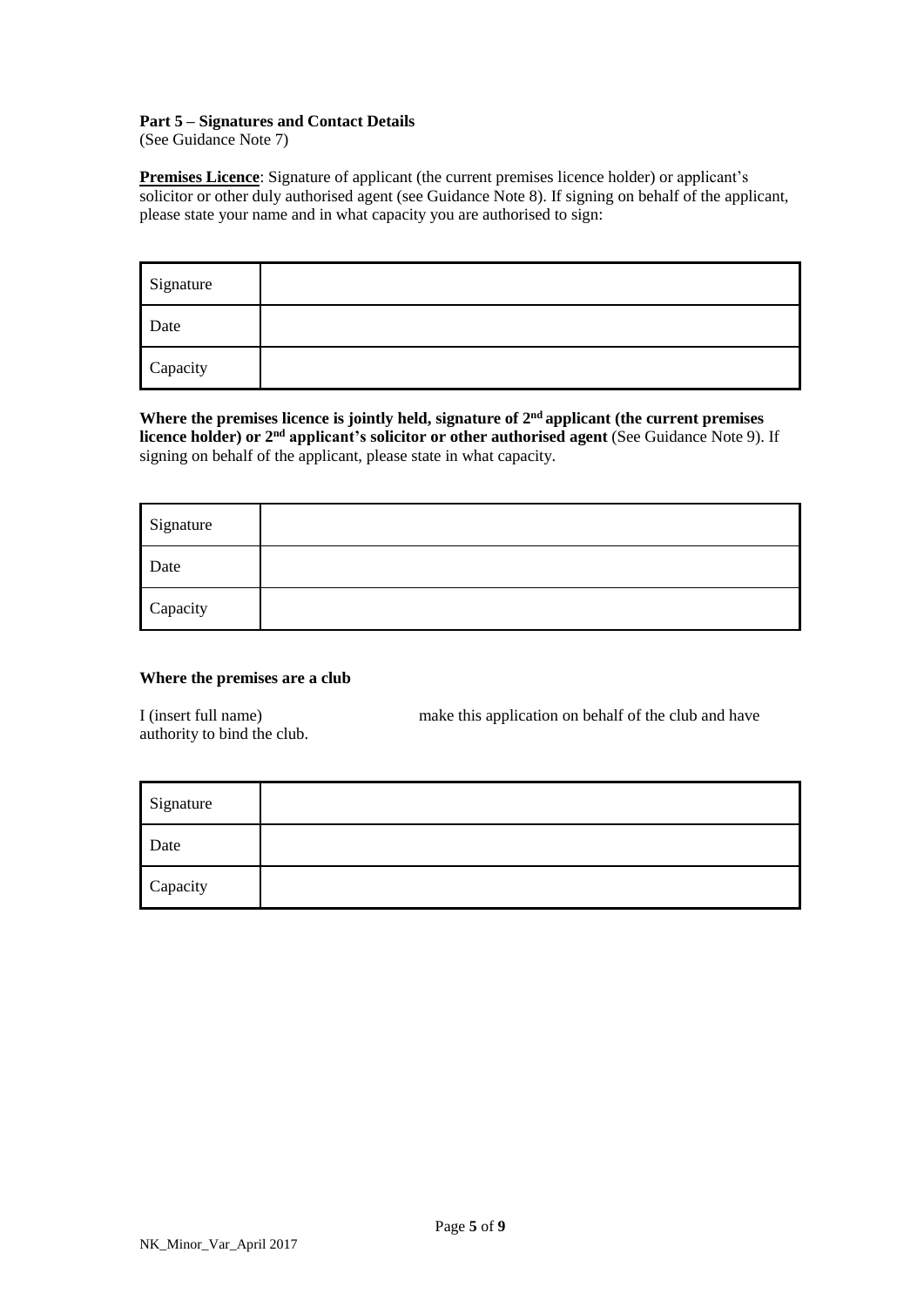| Contact name (where not previously given) and address for correspondence associated with<br>this application. (See Guidance Note 10) |                                                                                         |
|--------------------------------------------------------------------------------------------------------------------------------------|-----------------------------------------------------------------------------------------|
| Post town                                                                                                                            | Postcode                                                                                |
| Telephone number (if any)                                                                                                            | If you would prefer us to correspond with you by email<br>your email address (optional) |

### **Notes for Guidance**

1. General Note: The minor variations process can only be used for variations that could have no adverse impact on the promotion of any of the four licensing objectives. (These are: the prevention of crime and disorder; public safety; the prevention of public nuisance; and the protection of children from harm.)

It cannot be used to:

- extend the period for which the licence has effect;
- vary substantially the premises to which it relates;
- specify, in a premises licence, an individual as the designated premises supervisor;
- add the sale by retail or supply of alcohol as an activity authorised by a licence or certificate;
- authorise the sale by retail or supply of alcohol at any time between 11pm and 7am;
- authorise an increase in the amount of time on any day during which alcohol may be sold by retail or supplied;
- include the alternative licence condition referred to in section 41D(3) of the Licensing Act 2003 in a premises licence.

2. Description of premises: For example the type of premises, its general situation and layout and any other information which could be relevant to the licensing objectives. This should include any activities in or associated with the use of the premises which may give rise to concern in respect of children regardless of whether you intend children to have access to the premises, for example (but not exclusively) nudity or semi-nudity, films for restricted age groups, the presence of gaming machines etc.

3. You do not have to pay a fee if the only purpose of the variation for which you are applying is to avoid becoming liable to the late night levy.

4. Give full details of all the proposed variation(s). Failure to provide sufficient information may lead to the refusal of your application. Details should include a description of the proposed variation(s) in terms as precise as possible. If you are not precise, the licensing authority may decide that the changes you propose would be potentially broader in scope than you intend and reject your application as not being a 'minor' variation. You should also include a statement about why you consider the variations proposed could not have an impact on the licensing objectives listed in section 4(2) of the Act. You should cover each of the objectives that could possibly apply to your proposal (or if more than one, to each proposal) and say why you think there could be no adverse impact on that objective. Your application will be assisted by including as much information as you can about this. **(However, there is a box at the end of the form for 'further information', and**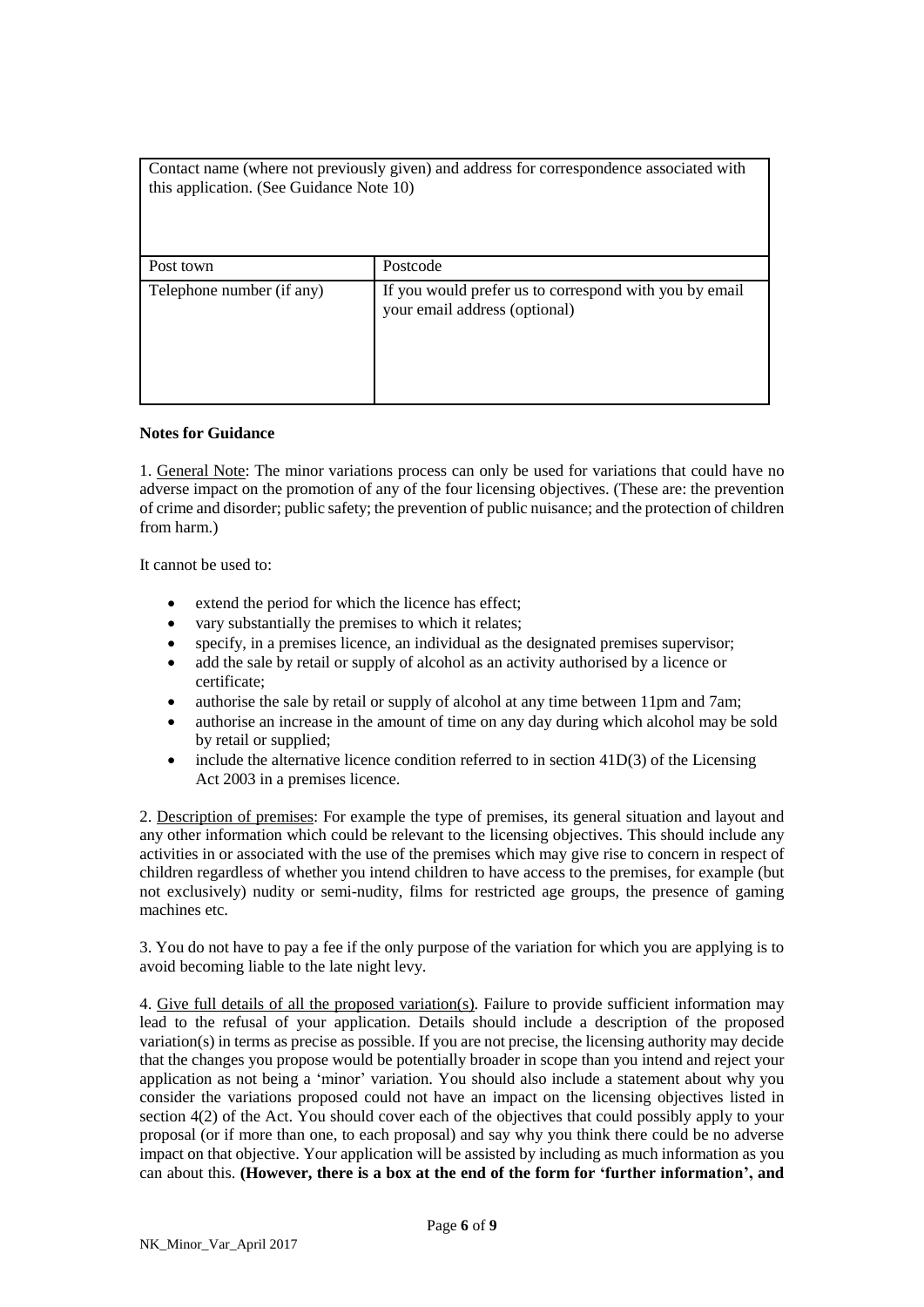### **this should be used for any relevant background information not directly related to the variation.)** Relevant information includes:

a) **Variations to licensable activities/licensing hours** (all timings should be given in 24 hour clock e.g. 16.00. Only give details for the days of the week when you intend the premises to be used for the activity), such as:

- Whether new or increased levels of licensable activities will be taking place indoors or outdoors (indoors may include a tent);
- Relevant further details, for example whether music will be amplified or unamplified;
- Standard days and timing when the activity will take place, including start and finish times;
- Any seasonal variations in timings, e.g. additional days during the summer; and
- Non-standard timings, e.g. where you wish the activity to go on longer on a particular day such as Christmas Eve.

b) **Variations to premises/club layout**: If you are applying for a variation to the layout of your premises, you must include a revised plan. You should be aware that your application is likely to be refused if the proposed variation could:

- increase capacity for drinking on the premises;
- affect access between the public part of the premises and the rest of the premises or the street or public way, e.g. block emergency exits or routes to emergency exits; or
- impede the effective operation of a noise reduction measure.

c) **Revisions, removals and additions of conditions**: The minor variation process may be used to remove conditions which are out of date or invalid and to revise conditions which are unclear (as long as the intention and effect remains the same). It can also be used to add a new condition volunteered by the applicant or mutually agreed between the applicant and a responsible authority, such as the police or the environmental health authority (subject to impact on the licensing objectives).

d) **Variations to opening hours**: details of any changes to hours when the premises or club is open to the public.

5. In terms of specific regulated entertainments please note that:

- Plays: no licence is required for performances between 08.00 and 23.00 on any day, provided that the audience does not exceed 500.
- Films: no licence is required for 'not-for-profit' film exhibition held in community premises between 08.00 and 23.00 on any day provided that the audience does not exceed 500 and the organiser (a) gets consent to the screening from a person who is responsible for the premises; and (b) ensures that each such screening abides by age classification ratings.
- Indoor sporting events: no licence is required for performances between 08.00 and 23.00 on any day, provided that the audience does not exceed 1000.
- Boxing or Wrestling Entertainment: no licence is required for a contest, exhibition or display of Greco-Roman wrestling, or freestyle wrestling between 08.00 and 23.00 on any day, provided that the audience does not exceed 1000. Combined fighting sports – defined as a contest, exhibition or display which combines boxing or wrestling with one or more martial arts – are licensable as a boxing or wrestling entertainment rather than an indoor sporting event.
- Live music: no licence permission is required for:
	- o a performance of unamplified live music between 08.00 and 23.00 on any day, on any premises.
	- o a performance of amplified live music between 08.00 and 23.00 on any day on premises authorised to sell alcohol for consumption on those premises, provided that the audience does not exceed 500.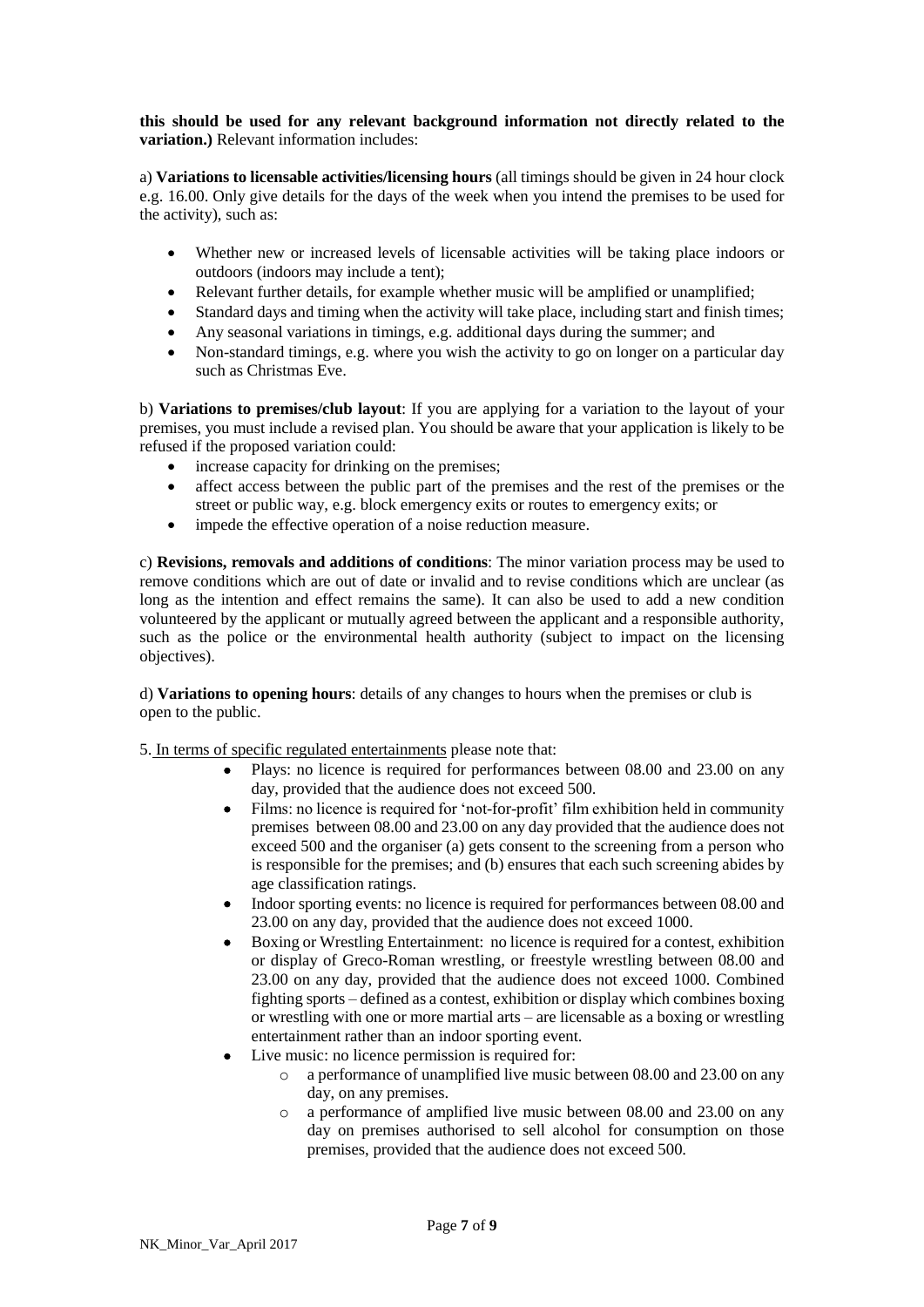- o a performance of amplified live music between 08.00 and 23.00 on any day, in a workplace that is not licensed to sell alcohol on those premises, provided that the audience does not exceed 500.
- o a performance of amplified live music between 08.00 and 23.00 on any day, in a church hall, village hall, community hall, or other similar community premises, that is not licensed by a premises licence to sell alcohol, provided that (a) the audience does not exceed 500, and (b) the organiser gets consent for the performance from a person who is responsible for the premises.
- o a performance of amplified live music between 08.00 and 23.00 on any day, at the non-residential premises of (i) a local authority, or (ii) a school, or (iii) a hospital, provided that (a) the audience does not exceed 500, and (b) the organiser gets consent for the performance on the relevant premises from: (i) the local authority concerned, or (ii) the school or (iii) the health care provider for the hospital.
- Recorded Music: no licence permission is required for:
	- o any playing of recorded music between 08.00 and 23.00 on any day on premises authorised to sell alcohol for consumption on those premises, provided that the audience does not exceed 500.
	- o any playing of recorded music between 08.00 and 23.00 on any day, in a church hall, village hall, community hall, or other similar community premises, that is not licensed by a premises licence to sell alcohol, provided that (a) the audience does not exceed 500, and (b) the organiser gets consent for the performance from a person who is responsible for the premises.
	- o any playing of recorded music between 08.00 and 23.00 on any day, at the non-residential premises of (i) a local authority, or (ii) a school, or (iii) a hospital, provided that (a) the audience does not exceed 500, and (b) the organiser gets consent for the performance on the relevant premises from: (i) the local authority concerned, or (ii) the school proprietor or (iii) the health care provider for the hospital.
- Dance: no licence is required for performances between 08.00 and 23.00 on any day, provided that the audience does not exceed 500. However, a performance which amounts to adult entertainment remains licensable.
- Cross activity exemptions: no licence is required between 08.00 and 23.00 on any day, with no limit on audience size for:
	- o any entertainment taking place on the premises of the local authority where the entertainment is provided by or on behalf of the local authority;
	- o any entertainment taking place on the hospital premises of the health care provider where the entertainment is provided by or on behalf of the health care provider;
	- o any entertainment taking place on the premises of the school where the entertainment is provided by or on behalf of the school proprietor; and
- any entertainment (excluding films and a boxing or wrestling entertainment) taking place at a travelling circus, provided that (a) it takes place within a moveable structure that accommodates the audience, and (b) that the travelling circus has not been located on the same site for more than 28 consecutive days.

6. Further information: You should use this box to provide any additional evidence to support your claim that the proposed variation is 'minor' and could not have an adverse impact on the promotion of the licensing objectives

7. Signatures: The application form must be signed.

8. Authorised agent: An applicant's agent (e.g. solicitor) may sign the form on their behalf and, in so doing, will be confirming that they have actual authority to do so.